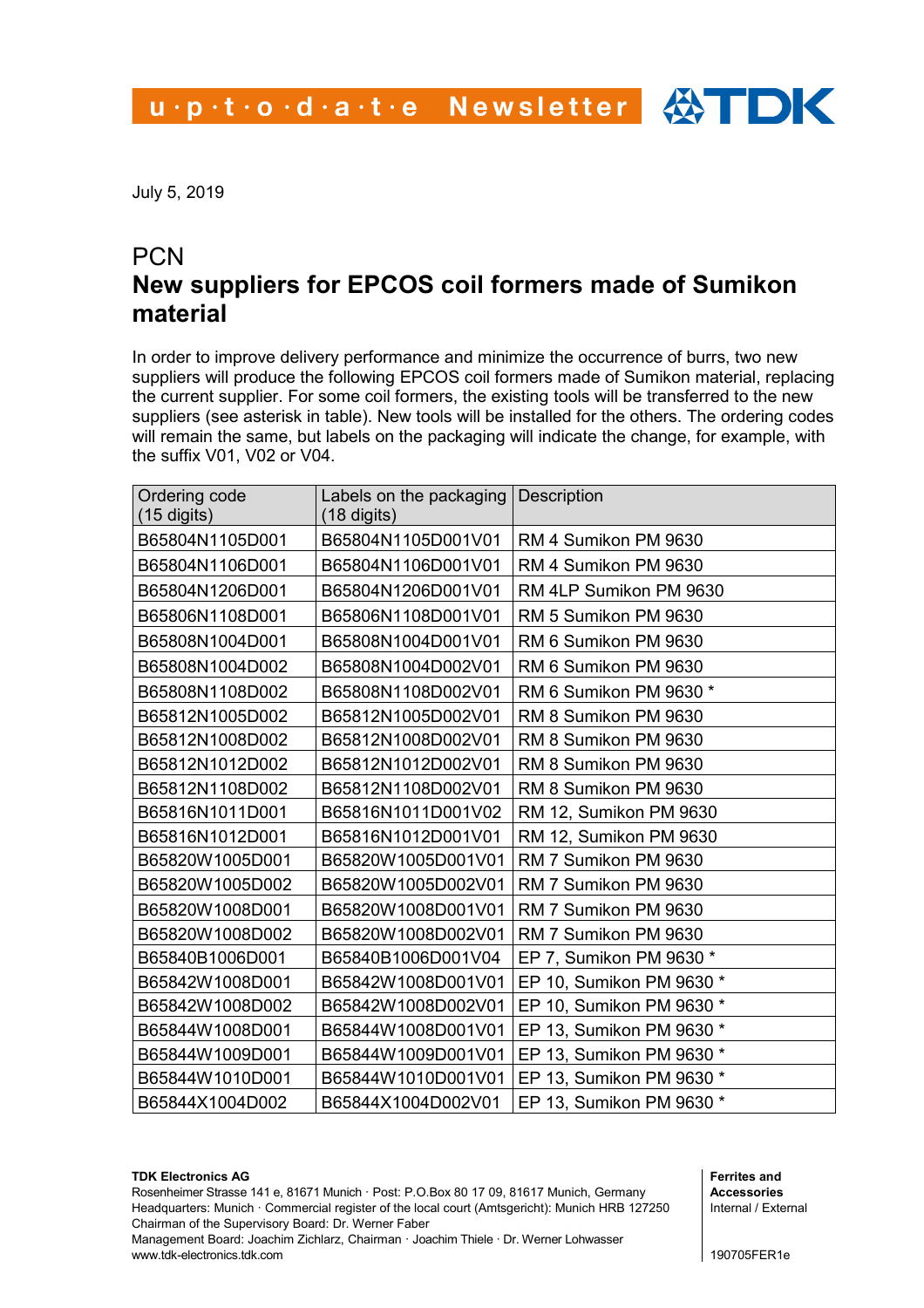u.p.t.o.d.a.t.e Newsletter <>>>

July 5, 2019

| B65844X1010D002   |                                               |
|-------------------|-----------------------------------------------|
| B65846W1008D001   | 1865846W1008D001V01 IEP 17, Sumikon PM 9630 * |
| $*$ Tool tranefor |                                               |

Tool transfer

Scheduled date of introduction: October 14, 2019

The data sheets may be downloaded from [www.tdk-electronics.tdk.com/en/ferrites\\_pm](http://www.tdk-electronics.tdk.com/en/ferrites_pm)

**Enclosure** PCN (ID No. MAG-568250619)

**Contact** Philipp Laurer, MAG TF F PM, Munich

**Customers are asked to address inquiries directly to their sales contacts.**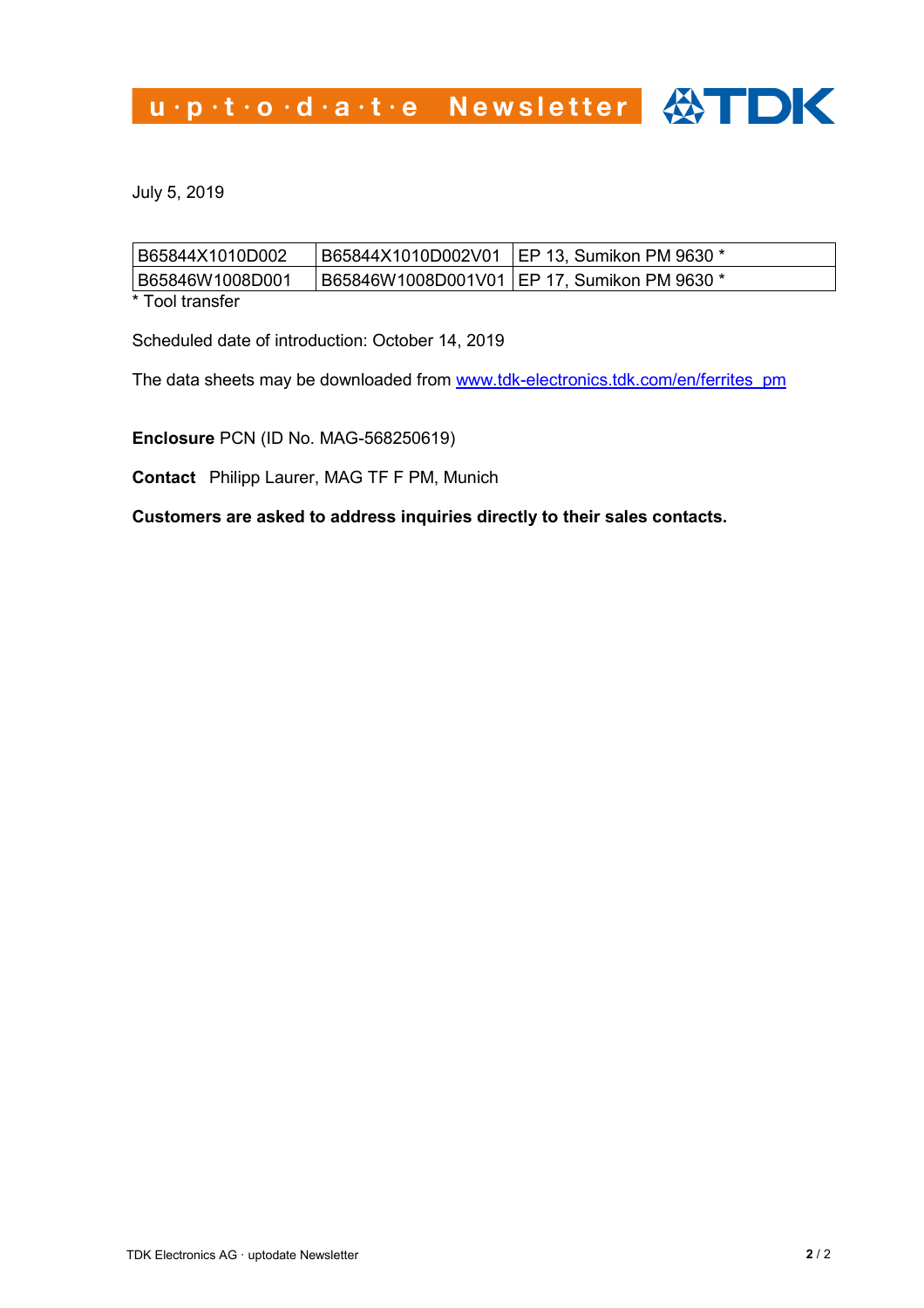

## **Product / Process Change Notification**

Ĭ.

| 1. | <b>ID No. MAG-568250619</b>                                                                                                                                                                            |                                                                                                             | 2.<br>Date of announcement July 5, 2019 |                             |
|----|--------------------------------------------------------------------------------------------------------------------------------------------------------------------------------------------------------|-------------------------------------------------------------------------------------------------------------|-----------------------------------------|-----------------------------|
| 3. | <b>Product / product group</b>                                                                                                                                                                         | Old ordering code                                                                                           | New ordering code                       | <b>Customer part number</b> |
|    | <b>EPCOS coil formers</b>                                                                                                                                                                              |                                                                                                             | No change                               | No change                   |
|    | RM4                                                                                                                                                                                                    | B65804N1105D001                                                                                             |                                         |                             |
|    |                                                                                                                                                                                                        | B65804N1106D001                                                                                             |                                         |                             |
|    |                                                                                                                                                                                                        | B65804N1206D001                                                                                             |                                         |                             |
|    | RM <sub>5</sub>                                                                                                                                                                                        | B65806N1108D001                                                                                             |                                         |                             |
|    | RM <sub>6</sub>                                                                                                                                                                                        | B65808N1004D001                                                                                             |                                         |                             |
|    |                                                                                                                                                                                                        | B65808N1004D002                                                                                             |                                         |                             |
|    |                                                                                                                                                                                                        | B65808N1108D002                                                                                             |                                         |                             |
|    | RM7                                                                                                                                                                                                    | B65820W1008D001                                                                                             |                                         |                             |
|    |                                                                                                                                                                                                        | B65820W1005D001                                                                                             |                                         |                             |
|    |                                                                                                                                                                                                        | B65820W1008D002                                                                                             |                                         |                             |
|    |                                                                                                                                                                                                        | B65820W1005D002                                                                                             |                                         |                             |
|    | RM <sub>8</sub>                                                                                                                                                                                        | B65812N1005D002                                                                                             |                                         |                             |
|    |                                                                                                                                                                                                        | B65812N1008D002                                                                                             |                                         |                             |
|    |                                                                                                                                                                                                        | B65812N1012D002                                                                                             |                                         |                             |
|    |                                                                                                                                                                                                        | B65812N1108D002                                                                                             |                                         |                             |
|    | <b>RM12</b>                                                                                                                                                                                            | B65816N1012D001                                                                                             |                                         |                             |
|    |                                                                                                                                                                                                        | B65816N1011D001                                                                                             |                                         |                             |
|    | EP7                                                                                                                                                                                                    | B65840B1006D001                                                                                             |                                         |                             |
|    | <b>EP10</b>                                                                                                                                                                                            | B65842W1008D001                                                                                             |                                         |                             |
|    |                                                                                                                                                                                                        | B65842W1008D002                                                                                             |                                         |                             |
|    | <b>EP13</b>                                                                                                                                                                                            | B65844W1008D001                                                                                             |                                         |                             |
|    |                                                                                                                                                                                                        | B65844W1009D001                                                                                             |                                         |                             |
|    |                                                                                                                                                                                                        | B65844W1010D001                                                                                             |                                         |                             |
|    |                                                                                                                                                                                                        | B65844X1004D002                                                                                             |                                         |                             |
|    |                                                                                                                                                                                                        | B65844X1010D002                                                                                             |                                         |                             |
|    | <b>EP17</b>                                                                                                                                                                                            | B65846W1008D001                                                                                             |                                         |                             |
| 4. | <b>Description of change</b>                                                                                                                                                                           |                                                                                                             |                                         |                             |
|    | Change of supplier for listed coil formers made of Sumikon material. Assembly of new tools at new suppliers or<br>transfer of existing tools for certain items.                                        |                                                                                                             |                                         |                             |
| 5. | Effect on the product or for the customer (benefit, quality, specification, lead time)                                                                                                                 |                                                                                                             |                                         |                             |
|    | Improved delivery performance and minimizing the occurrence of burrs in the case of new tools.                                                                                                         |                                                                                                             |                                         |                             |
|    | TDK does not expect detrimental effects on the specified characteristics.<br>The ordering codes remain the same, but labels on the packaging unit will indicate the change, e.g. suffix V01<br>or V02. |                                                                                                             |                                         |                             |
|    |                                                                                                                                                                                                        |                                                                                                             |                                         |                             |
| 6. | Quality assurance measures / risk assessment                                                                                                                                                           |                                                                                                             |                                         |                             |
|    | performed successfully.                                                                                                                                                                                | Dimensional measurements, solderability, PIN insertion, PIN pull out, flange strength and apprearance tests |                                         |                             |
| 7. | Scheduled date of change October 14, 2019, after customer approval                                                                                                                                     |                                                                                                             |                                         |                             |